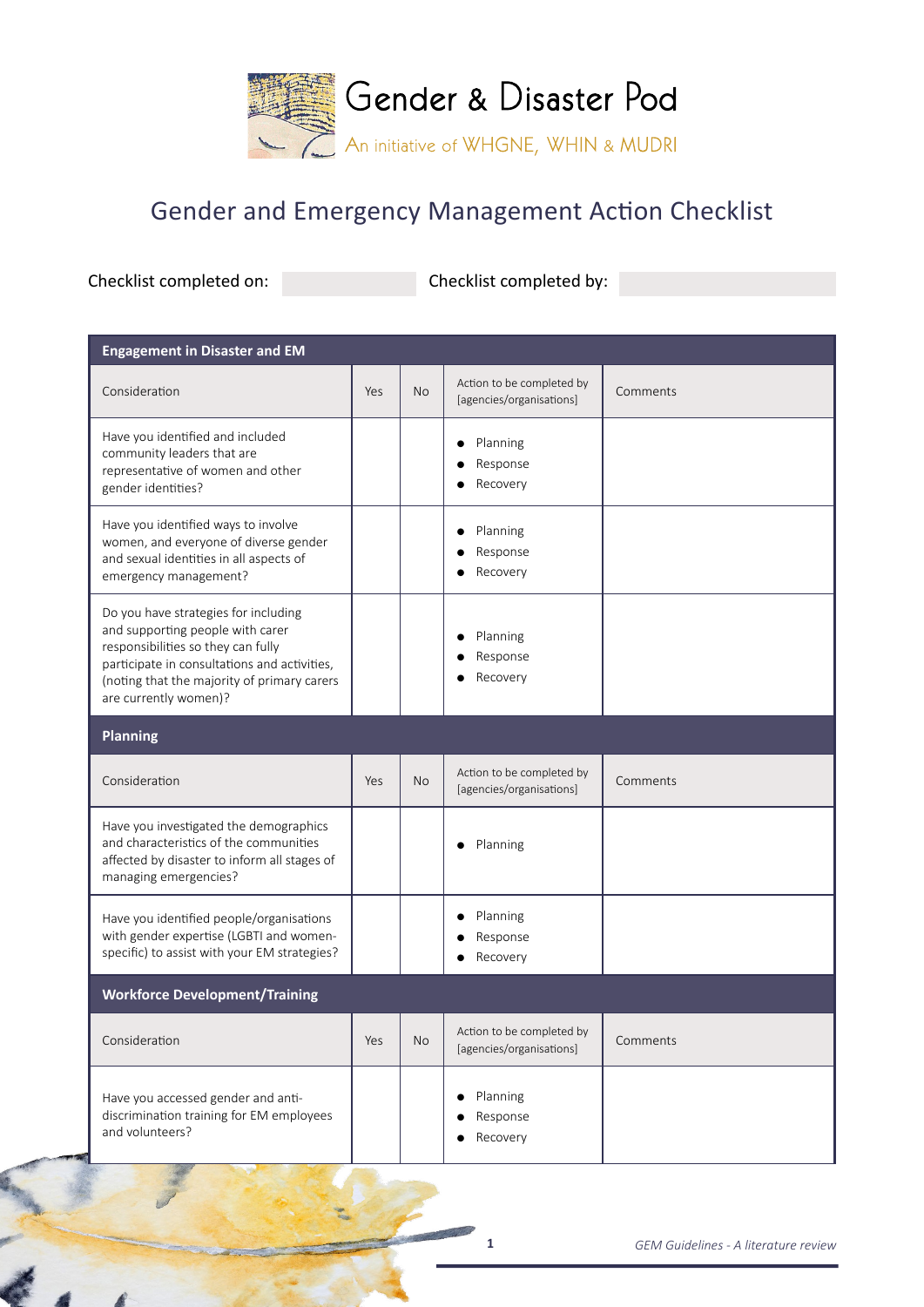| Have you provided gender and anti-<br>discrimination training to security staff?                                                                                                                                                                             |     |           | Planning<br>$\bullet$<br>Response                     |          |  |  |  |  |
|--------------------------------------------------------------------------------------------------------------------------------------------------------------------------------------------------------------------------------------------------------------|-----|-----------|-------------------------------------------------------|----------|--|--|--|--|
| Have you provided domestic violence<br>training and education to employees and<br>volunteers?                                                                                                                                                                |     |           | Planning<br>$\bullet$<br>Response<br>Recovery         |          |  |  |  |  |
| Have you informed evacuation centre<br>managers of existing restraining/<br>intervention order protocols in evacuation<br>centres?                                                                                                                           |     |           | Planning<br>Recovery                                  |          |  |  |  |  |
| <b>Documentation / Technical</b>                                                                                                                                                                                                                             |     |           |                                                       |          |  |  |  |  |
| Consideration                                                                                                                                                                                                                                                | Yes | <b>No</b> | Action to be completed by<br>[agencies/organisations] | Comments |  |  |  |  |
| Do you offer gender identification options<br>of m/f/x in written forms?<br>$(x = interest/unspecified/index$                                                                                                                                                |     |           | Planning<br>Response                                  |          |  |  |  |  |
| Do you offer gender identification options<br>in verbal interviews? (for example,<br>consider asking, 'How would you describe<br>your gender?' or 'What is your gender<br>identity?')                                                                        |     |           | Planning<br>Response                                  |          |  |  |  |  |
| Do you encourage open communication<br>and safe expression of emotion?                                                                                                                                                                                       |     |           | Planning<br>Response<br>Recovery                      |          |  |  |  |  |
| <b>Program Design / Resourcing</b>                                                                                                                                                                                                                           |     |           |                                                       |          |  |  |  |  |
| Consideration                                                                                                                                                                                                                                                | Yes | <b>No</b> | Action to be completed by<br>[agencies/organisations] | Comments |  |  |  |  |
| Have you taken advice from specialist<br>agencies to develop, or support, a wide<br>range of gender specific programs or<br>groups in the emergency relief and<br>recovery period (e.g. women's support<br>groups, men's sheds, specific LGBTI<br>programs)? |     |           | Planning<br>$\bullet$                                 |          |  |  |  |  |
| Funding: Have you considered gender<br>in budgeting, (for example: allocation of<br>resources to ensure continuity of services<br>(i.e. women's refuges, men's sheds, etc)                                                                                   |     |           | Planning                                              |          |  |  |  |  |
| Have you collected, or do you have access<br>to, gender-disaggregated data for analysis,<br>reporting and program development?                                                                                                                               |     |           | Planning                                              |          |  |  |  |  |
| Have you reviewed (and updated)<br>communications and resources, and<br>checked for references to gender<br>stereotypes or assumptions about<br>capability based on gender?                                                                                  |     |           | Planning<br>Response<br>Recovery                      |          |  |  |  |  |